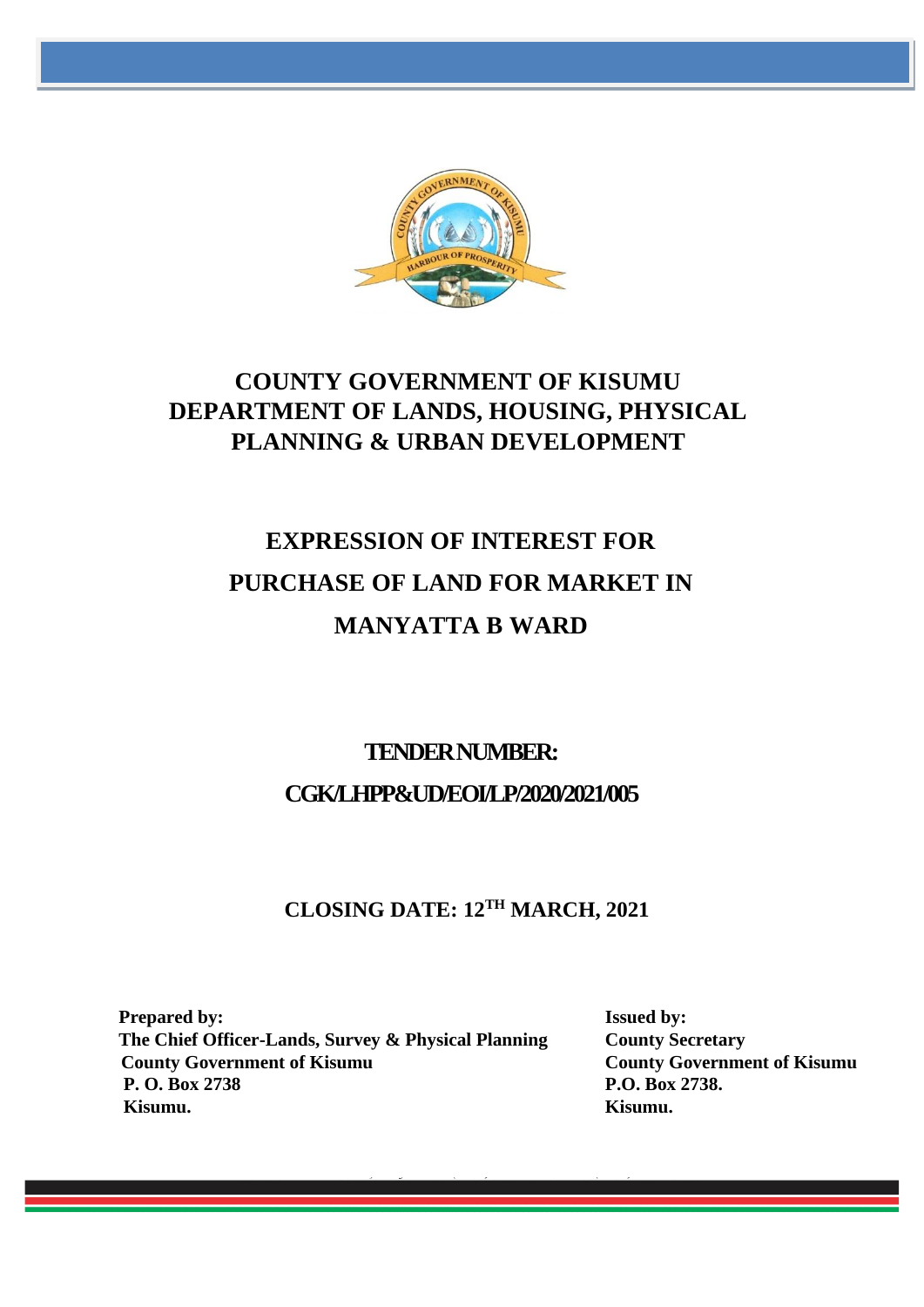**Date: 24th February, 2021.**

# **EXPRESSION OF INTEREST FOR PURCHASE OF LAND FOR MARKET IN MANYATTA B WARD TENDER NO: CGK/LHPP&UD/EOI/LP/2020/2021/005**

- 1.1 The County Government of Kisumu (CGK) Department of Lands, Housing, Physical Planning and Urban Development (hereafter referred to as "**the purchaser**") invites parties who are interested in selling land for development of an ECD.
- 1.2 A complete set of tender documents may be downloaded free of charge from the County Government of Kisumu website at [https://www.kisumu.go.ke.](https://www.kisumu.go.ke/)
- 1.3 Prices quoted should be net, inclusive of all taxes, and delivery must be in Kenya Shillings and shall remain valid for **120 days** from the closing date of the tender.

**Tenders will be received on or before 10.00 AM on 12 th March 2021.**

# **CHIEF OFFICER - LANDS, SURVEY & PHYSICAL PLANNING**

#### **SECTION II: INSTRUCTIONS TO TENDERERS**

#### **1.0 INTRODUCTION**

.

The County Government of Kisumu will purchase lands from bidders who will have submitted their bids in accordance with the method of selection detailed in clause 13.0.

#### **2.0 ELIGIBILITY OF TENDERERS**

- 2.1 This Invitation to tender is open to all the interested and eligible bidders as described in invitation to tender (ITT) above.
- 2.2 County Government of Kisumu Department of Lands, Housing, Physical Planning and Urban Development employees, are not eligible to participate in the tender.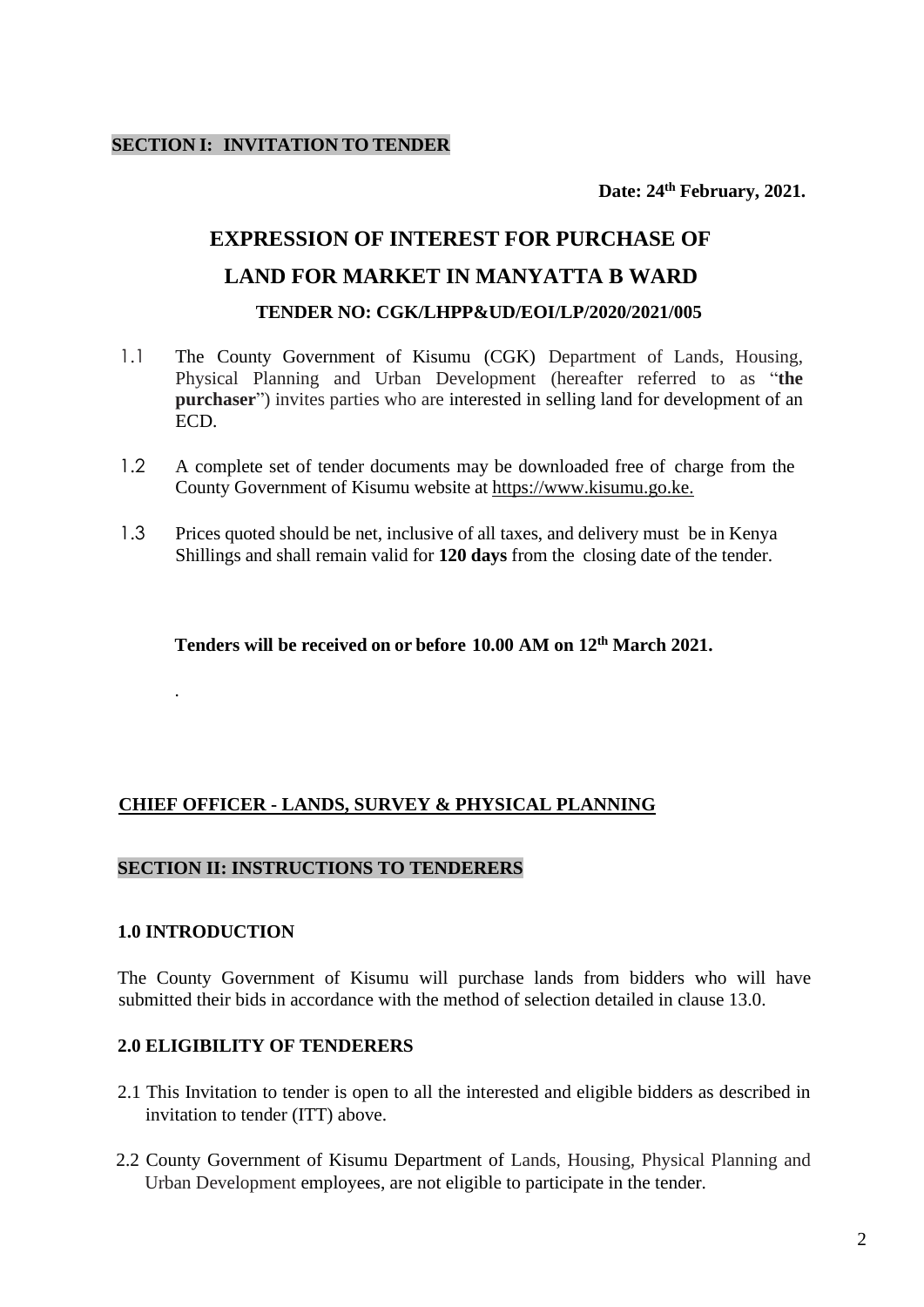2.3 Tenderers shall not be under a declaration of ineligibility for corrupt or fraudulent Practices or debarred to participate in public procurement.

### **3.0 COST OF BIDDING**

Please note the following:

- (i) the costs of preparing the tender and of negotiating the Contract, including any visit to the county premises are not reimbursable as a direct cost of the assignment; and
- (ii) County Government is not bound to accept any of those costs regardless of the conduct or outcome of the bidding process.

# **4.0 BID DOCUMENTS**

4.1 The contents of the Bid documents are listed below and should be read in conjunction with any addendum issued by The County Government of Kisumu (the purchaser).

| $\sim 1000$                | <b>Invitation To Tender</b>        |
|----------------------------|------------------------------------|
| $\bullet$ .                | Instruction To bidders             |
| $\sim$ 100 $\sim$          | <b>Business Questionnaire</b>      |
| $\mathcal{L}(\mathcal{L})$ | Evaluation criteria                |
| $\sim$                     | General Conditions of the contract |
| $\sim$ 100 $\sim$          | <b>Financial Forms</b>             |
|                            |                                    |

4.2 The bidder must familiarize themselves with the conditions and take them into account in preparing their tender. To obtain first-hand information on the assignment and on the conditions, bidders are encouraged to liaise with the purchaser regarding any information that they may require before submitting a tender.

#### **5.0 AMENDMENTS AND REQUESTS FOR CLARIFICATIONS**

- 5.1 At any time prior to the deadline for submission of tenders, the County Government of Kisumu for any reason, whether at its own initiative or in response to a clarification requested by a prospective bidder may modify when there is an addendum to that effect.
- 5.2 In order to allow prospective bidders reasonable time in which to take the addendum into account in preparing their tenders County Government of Kisumu at its discretion, may extend the deadline for the submission of tenders.
- 5.3A prospective bidder requiring any clarification of the tender document may notify the purchaser in writing at the entity's address indicated herein. The purchaser will respond in writing to any request for clarification of the tender documents received.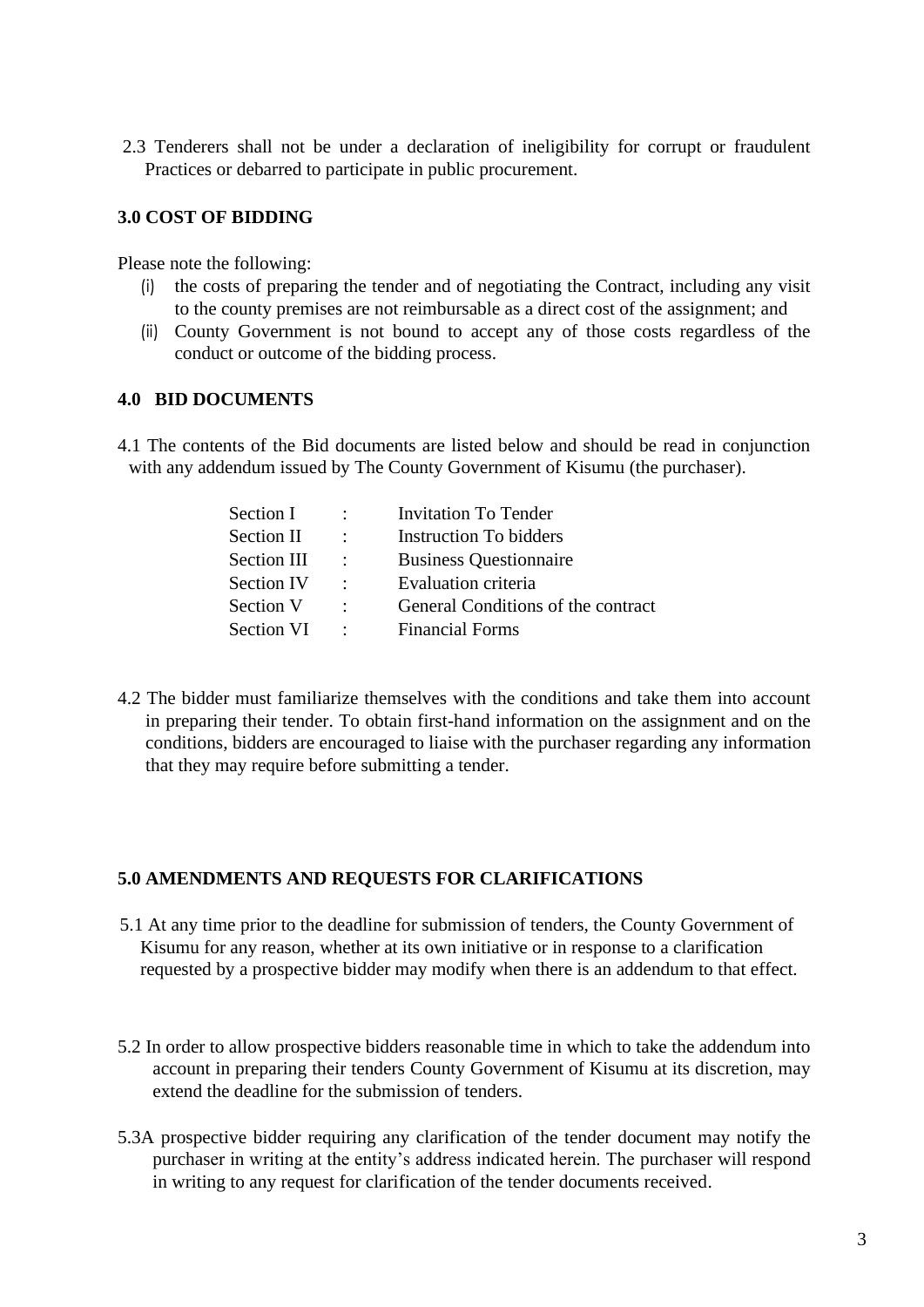- 5.4 Bidders may request a clarification of the tender document only up to four [7] days before the tender submission date. Written copies of the purchaser's response (including an explanation of the query but without identifying the source of inquiry) will be sent to all prospective tenderers that have received the tender document**.**
- 5.5The purchaser shall reply to any clarifications sought by the bidders within 5 days of receiving the request to enable the bidder to make timely submission of his/her tender.
- 5.6 For all enquiries or clarifications, please contact County Secretary, County Government of Kisumu vide the following:
	- (i) Email address: info@kisumu.go.ke

# **6.0 PREPARATION OF BIDS**

#### **6.1 TECHNICAL PROPOSAL**

6.1.1 Bidders are expected to examine all instructions, forms, terms, requirements and other information in the bid document. Failure to submit a bid that is not substantially responsive may result in the rejection of bid. A bid will be deemed responsive when all the required documents/information is furnished.

#### **6.2 FINANCIAL PROPOSAL**

- 6.2.1 In preparing the Financial Proposal, bidders are expected to take into account the requirements and conditions outlined in the tender document.
- 6.2.2. The Financial Proposal should clearly identify as a separate amount, the duties, fees, levies and other charges imposed under the law.

# **7.0 VALIDITY PERIOD OF THE TENDER**

7.1 Bids shall remain valid for a period of one hundred and twenty (120) days from the date of bid submission prescribed by the County Government of Kisumu.

# **8.0 SUBMISSION OF BIDS**

- 8.1 The bidder has been provided with various forms to complete. These shall constitute part of this tender.
- 8.2 It is the duty of the bidder to ensure that he carefully reads the tender document to enable him/her adequately complete the bid documents. Failure to furnish all information required by the tender document or to complete/submit the bid in conformity with the requirements of this tender document shall result to its disqualification /rejection.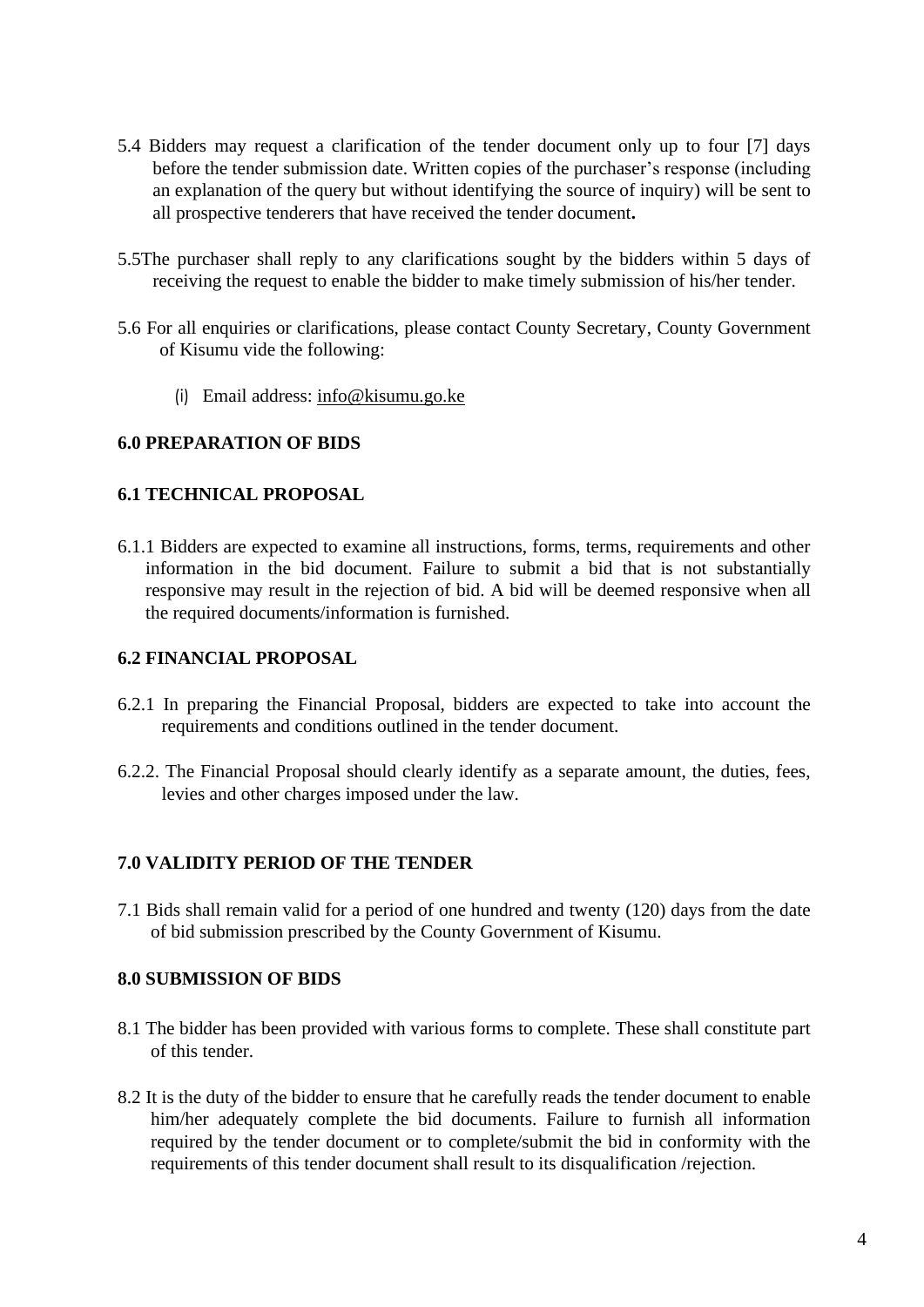- 8.3 The bidder shall submit his/her bid as a single package. The submitted bid must conform to the format prescribed in Section I of this tender document.
- 8. 4 The technical proposal shall be prepared in indelible ink. It shall contain no interlineations or overwriting, except as necessary to correct errors made by the individual consultants. Any such corrections must be initialed by the individual consultant.
- 8.5 For each proposal the individual consultants shall prepare the proposals in the number of copies indicated in the special conditions of contract. Each Technical proposal be marked "ORIGINAL" or "COPY" as appropriate. If there are any discrepancies between the original and the copies of the proposal, the original shall govern.
- 8.6 The completed Technical proposals must be delivered at the submission address on or before the time and date of the submission of the proposals indicated in the appendix to the instructions to consultants. Any proposals received later than the closing date for submission of proposals shall be rejected and returned to the individual consultant unopened. For this purpose, the inner envelope containing the technical proposal will bear the address of the individual consultant submitting the proposals.
- 8.7 All bids must be completed and be **signed** by the bidder or a person duly authorized. Any alteration and over writing should be initialed by the person signing the bid document. A bid not duly signed shall be considered nonresponsive and shall be disqualified.
- 8.8 Where the bidder submits unsealed or improperly marked envelopes the bid will be disqualified and the Board will not assume any responsibility for the bids misplacement or mishandling.
- 8.9 Your proposals shall be deposited in the Tender Box marked "County Government of Kisumu Tender Box" at the Prosperity House, Ground floor, Awour Otieno Road, Kisumu, Kenya or be addressed to:

**The County Secretary, County Government of Kisumu P.O. Box 2738 - 40100, Kisumu.**

So as to be received not later than **10.00am on 12 th March 2021**.

#### **9.0 LANGUAGE OF THE BID**

The language of the correspondences shall be in English language. Any printed literature furnished by the bidder may be written in another language provided they are accompanied by an accurate English translation of the relevant passages, which for purposes of interpretation of the bid, the English language translation shall govern.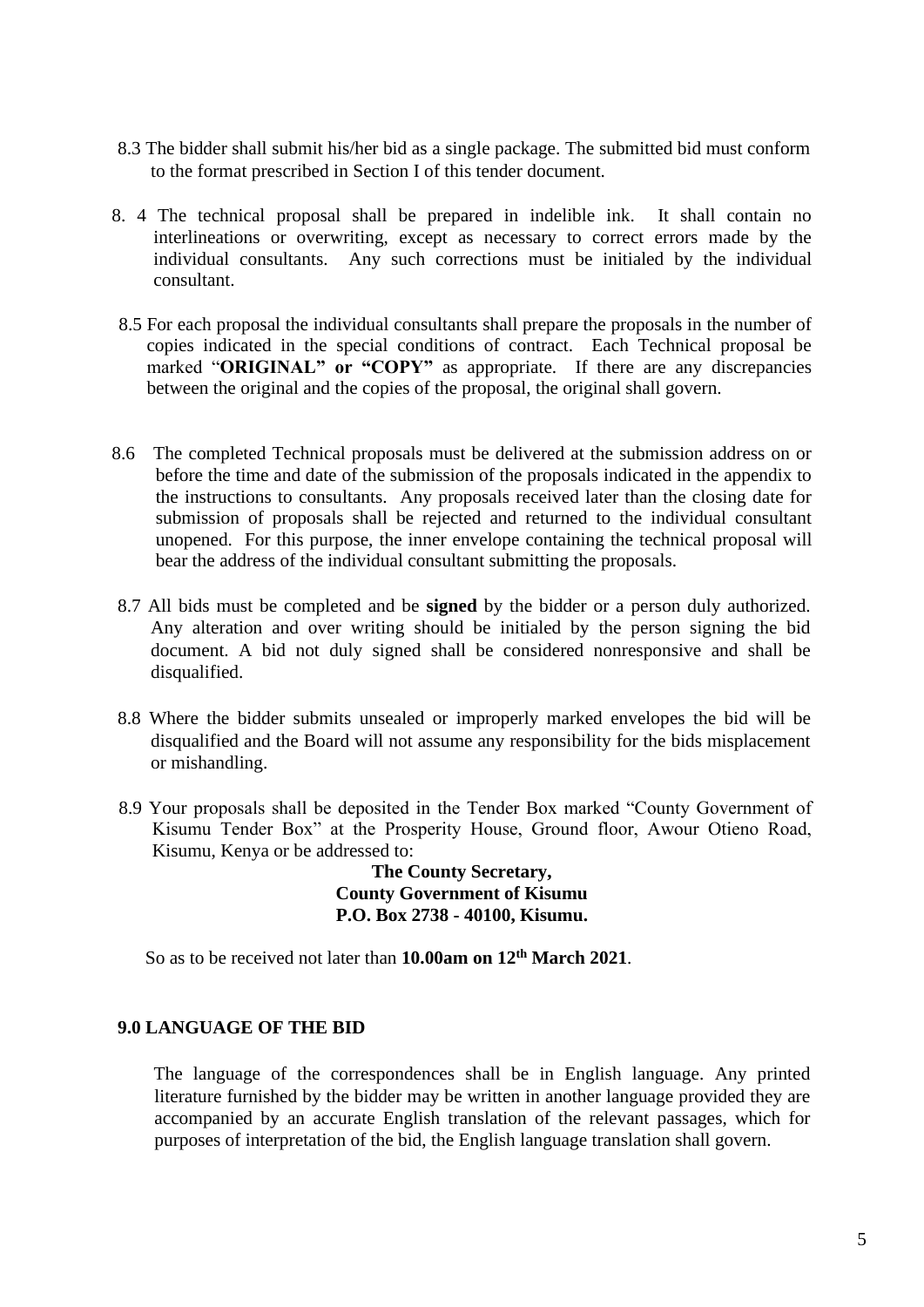### **10.0 PRICE**

10.1 Bidders shall express the price of their proposals in **Kenya Shillings.** In the event that the bidder elects to submit the bid in any other currency, the county shall reserve the right to accept or reject the bid in total. Where the County Government of Kisumu accepts the bid the conversion to Kenya Shillings shall be effected using the selling exchange rate applied by Central Bank of Kenya on the closing day of the tender.

#### **11.0 MODIFICATION AND WITHDRAWAL OF BIDS**

- 11.1 The bidder may modify or withdraw its bid after submission; provided that the modification, substitution or written notice of withdrawal of the bid is received by the purchaser prior to the deadline prescribed for submission of bids. No bid may be modified or withdrawn after the deadline for submission of bids.
- 11.2 The bidder's modification or withdrawal notice shall be packaged and dispatched in accordance with tender procedures. A withdrawal notice may be sent by email.
- 11.3 No bid may be withdrawn in the interval between the deadline for submission of bids and the expiration of period of bid validity specified by the bidder on the bid Form. Withdrawal of a bid during this interval may result in the bidder's forfeiture of his bid security.

# **12.0 EVALUATION OF THE BIDS 12.1 PRELIMINARY EXAMINATION OF BIDS**

- 12.1.1The county shall examine the bids to determine whether they are complete, whether any computational errors have been made, whether required sureties have been furnished and whether the bids are generally in order.
- 12.1.2 If a bid is not substantially responsive, it shall be rejected by the County and may not subsequently be made responsive by the Bidder by correction of the nonconformity. A substantially responsive bid is one which conforms to all the terms and conditions of the bid documents without material deviations. Deviations from, or objections or reservations to critical provisions, such as those concerning failure to comply with any one of the mandatory requirements, shall be deemed to be a material deviation.

# **13.2 EVALUATION PROCESS /CRETARIA**

The Tender Processing committee appointed by the Departmental Chief Officer shall evaluate the bids on the basis of their responsiveness to the Terms of Reference, applying the evaluation criteria as follows;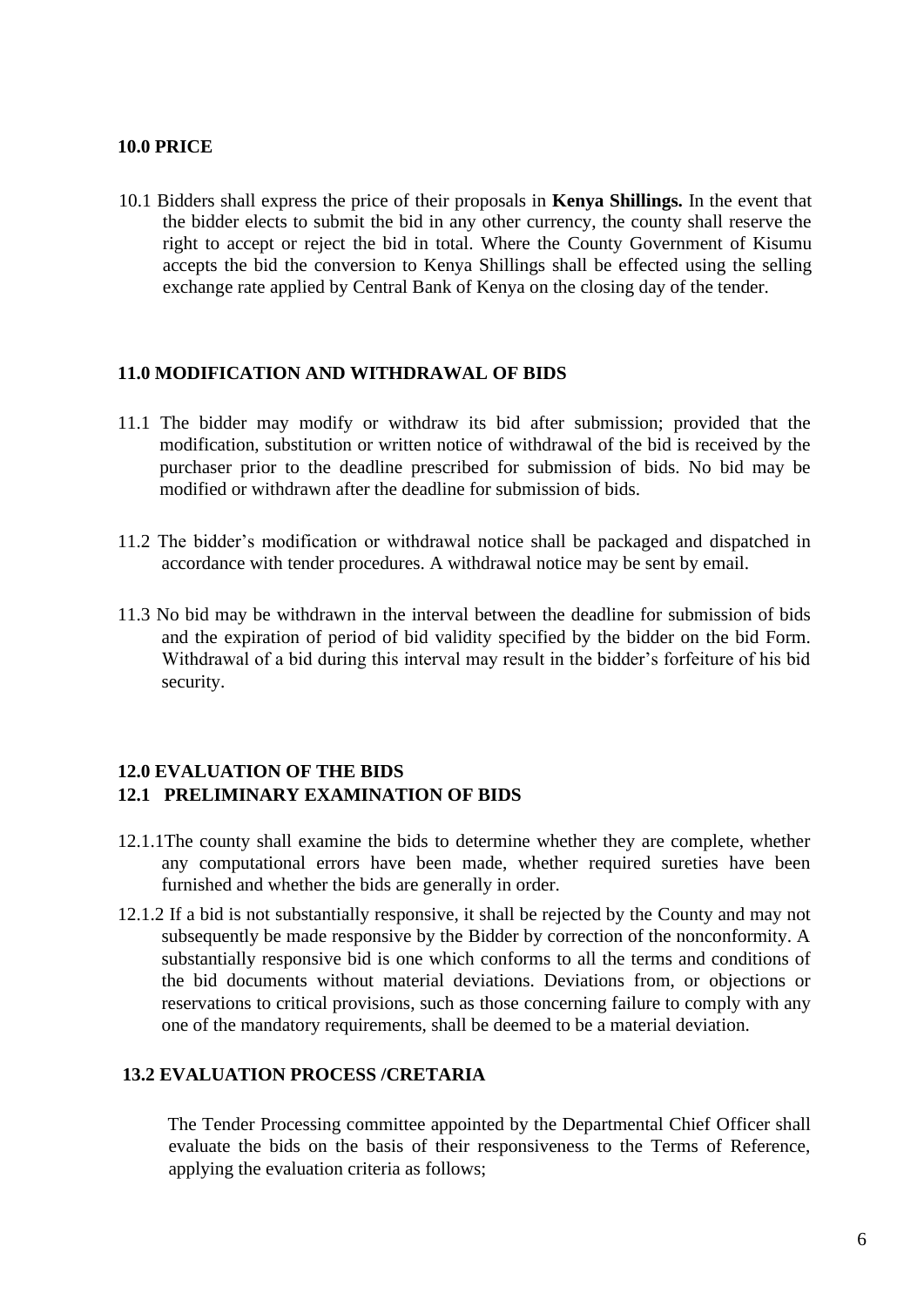### **a) Preliminary Mandatory Requirements**

Bids not meeting all the mandatory requirements will receive no further consideration during the evaluation process. The Bidders shall be required to provide/meet the following: -

- (i) Copy of the title deed, Survey Map and/or Mutation form.
- (ii) Certified Copy of Owner's National Identity Card/ Certificate of incorporation and CR-12 Form (if company owned).
- (iii) Copy of KRA pin certificate.
- (iv)Original current official search certificate.
- (v) Sequential Serialization of the document.
- (vi)The minimum size for the proposed site must be at least 0.10 Hectares.

#### **c) Comparison of financial offers**

Responsive bidders will be invited to indicate their prices that will be subjected to comparison alongside other competitors and the winning bidder shall be the lowest evaluated price.

#### **NOTE: Certification must be done by a Commissioner of Oaths**.

### **b) Technical Evaluation:**

- **This shall involve due diligence and confirmation of the following:**
- (i) Due diligence on ownership of the land as per the Preliminary Mandatory Requirements attached.
- (ii) Accessibility from major roads.
- (iii) Whether the land is free from any encumbrances, cautions or caveats.
- (iv) Whether the land is not subject to any litigations or disputes.
- (v) Confirmation of Land value by Government valuer.

# **14.0 NEGOTIATIONS**

*14.1 Before the award of the purchase agreement, the purchaser may conduct negotiations with the successful evaluated bidders. The aim is to reach agreement on all points and sign a contract.* 

# **15.0 NOTIFICATION OF AWARD AND CONTRACTING**

- 15.1 Prior to the expiration of the period of tender validity, County Government of Kisumu will notify the successful bidder in writing that his/her bid has been accepted.
- 15.2 The notification of award will signify the formation of the contract subject to the signing of the contract between the bidder and the purchaser. Simultaneously the other bidders shall be notified that their bids were not successful.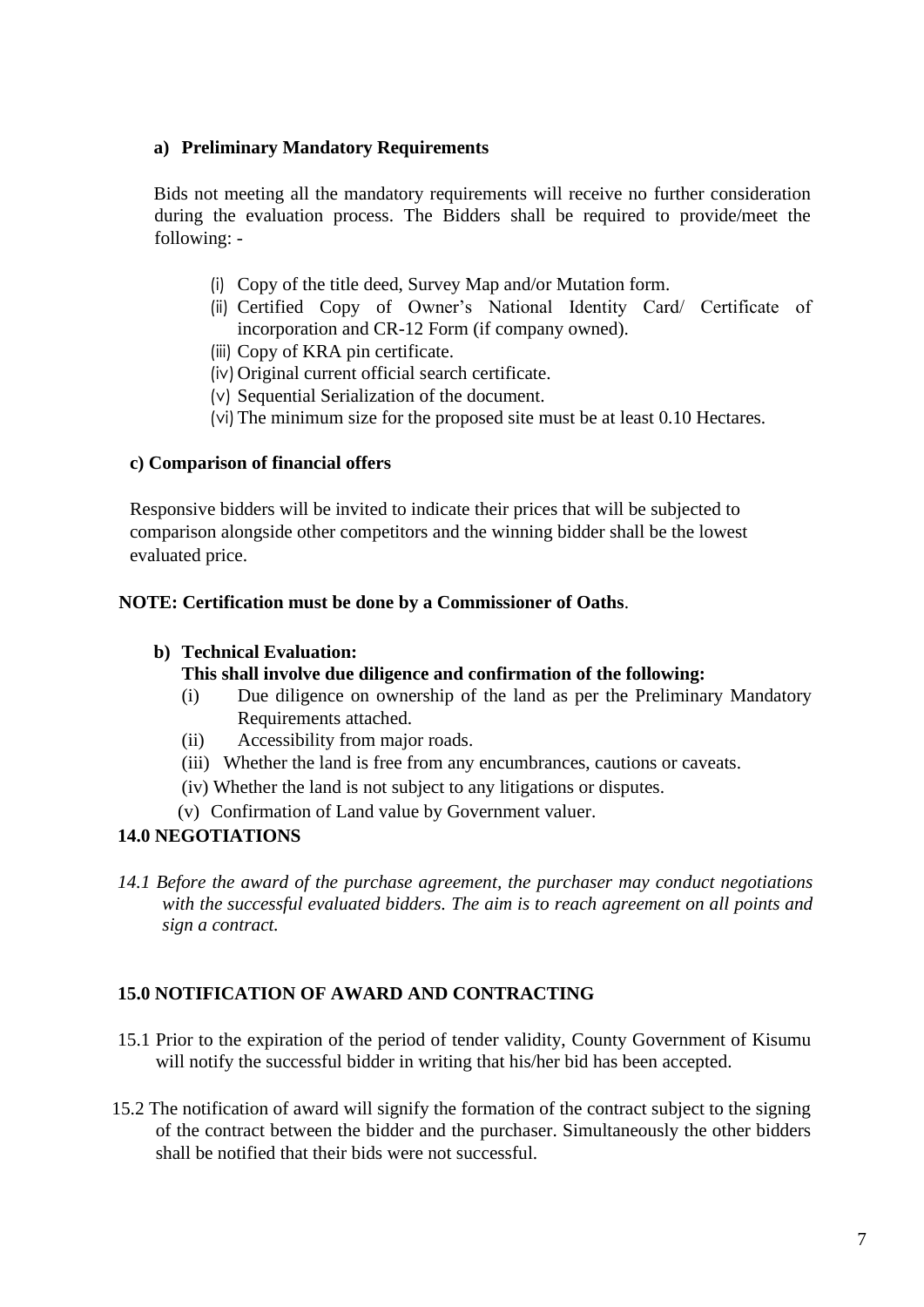- 15.3 Successful bidder(s) shall be required to enter into a formal contract with the purchaser whose contents shall be derived mainly from this tender document and the bid submitted.
- 15.4 Successful bidder shall sign a contract with the purchaser within 14 days from the date of award.
- 15.5 The Laws of Kenya shall be applicable to the formal contract.

# **16.0 CORRUPT OR FRAUDULENT PRACTICES**

The purchaser requires that all Tenderers observe the highest standards of ethics during the tendering process, execution of contracts and when the contract is in force. The purchaser will not enter into contract with any bidder who has engaged in corrupt or fraudulent practices during the tendering process.

Canvassing in any form is strictly prohibited and will lead to automatic disqualification.

# **SECTION IV: TECHNICAL BID FORMS**

#### **FORM T1: CONFIDENTIAL QUESTIONNAIRE**

You are required to give the full particulars and disclosures sought for in this Questionnaire as far as it is applicable to your firms/individual details.

# **PART 1: GENERAL INFORMATION**

| a) Names in full: |                                                             |  |
|-------------------|-------------------------------------------------------------|--|
|                   |                                                             |  |
|                   | b) Nationality ___________________________Country of Origin |  |
|                   |                                                             |  |
|                   |                                                             |  |
|                   |                                                             |  |
|                   |                                                             |  |
|                   |                                                             |  |
|                   |                                                             |  |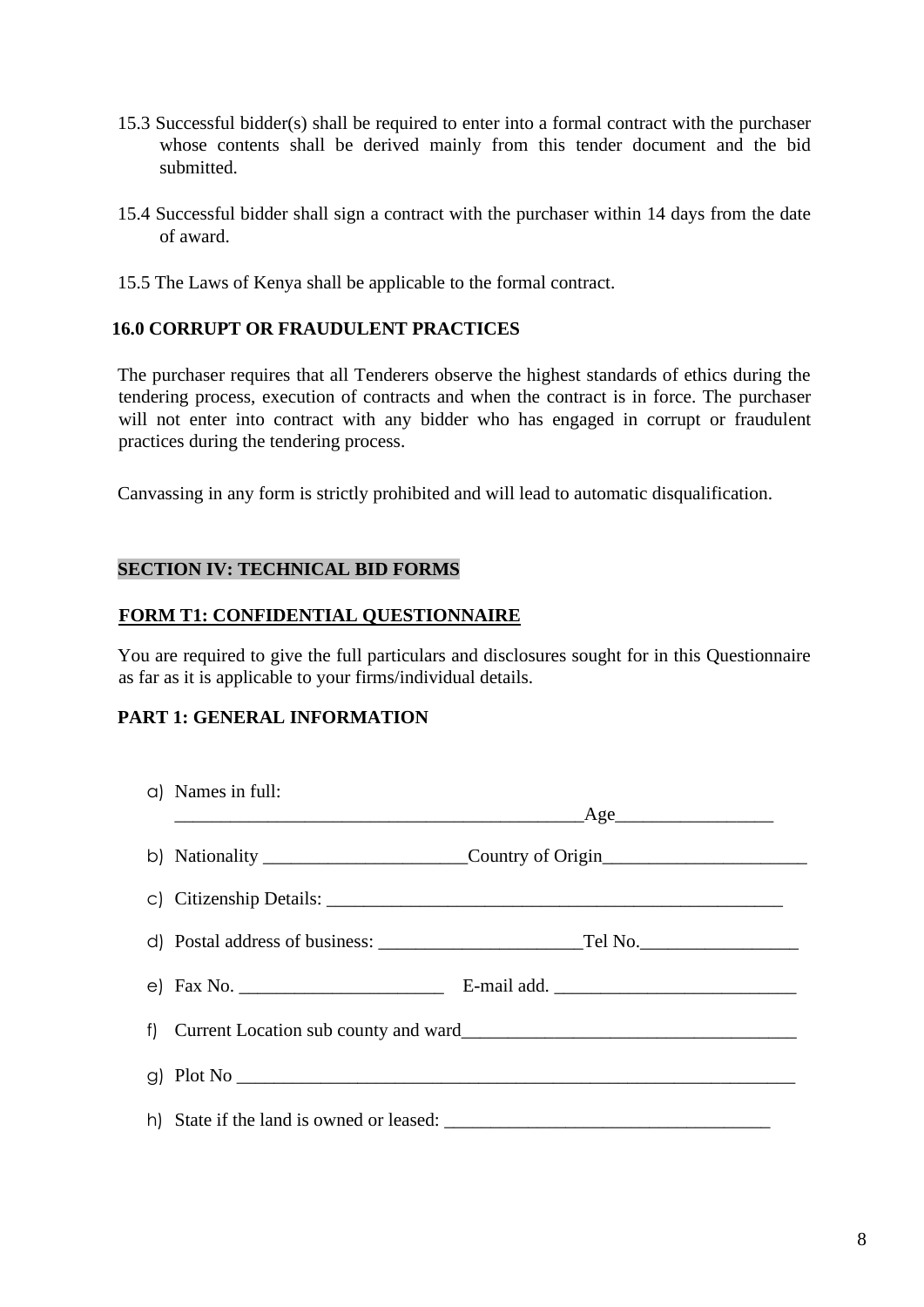- i) If leased confirm that the rates are either up-to date or in arrears:
- j) Name of your local bankers: \_\_\_\_\_\_\_\_\_\_\_\_\_\_\_\_\_\_\_\_\_\_\_\_\_Branch

### **Confirmation of Declarations made**

\_\_\_\_\_\_\_\_\_\_\_\_\_\_\_\_

I/We the undersigned certify that the information given in this form is true to the best of my/our belief and knowledge.

\_\_\_\_\_\_\_\_\_\_\_\_\_\_\_\_\_\_\_\_\_\_\_\_\_\_\_\_\_\_\_\_\_\_\_\_\_\_\_\_\_\_\_\_\_\_\_\_\_\_\_\_\_\_\_\_\_\_\_\_\_\_\_\_\_\_\_\_

Full Names of

Authorized Official

Designation

Bidder's Signature & Official Company Stamp\_\_\_\_\_\_\_\_\_\_\_\_\_\_\_\_\_\_\_\_\_\_\_\_\_\_\_\_\_\_\_\_\_\_\_

Date

**NB**: Completion of this form does not constitute a contract or commitment on the part of the purchaser to provide and/or guarantee the purchase.

# **FORM F3: PRICE SCHEDULE FORM**

You are provided with the bid price table hereafter to place your bid to purchase of land in the respective wards.

| No. | Location | N <sub>0</sub> . | (Kshs) | Area In acres Rate per acre Total in (ksh.) |
|-----|----------|------------------|--------|---------------------------------------------|
|     |          |                  |        |                                             |

# **SECTION G. TENDER FORM AND PRICE SCHEDULES**

# *(i) Form of Tender*

Date:

Tender NO:

*To: ……………………………*

*………………………….. [Name and address of procuring entity]*

Gentlemen and/or Ladies:

*1.* Having examined the tender documents including Addenda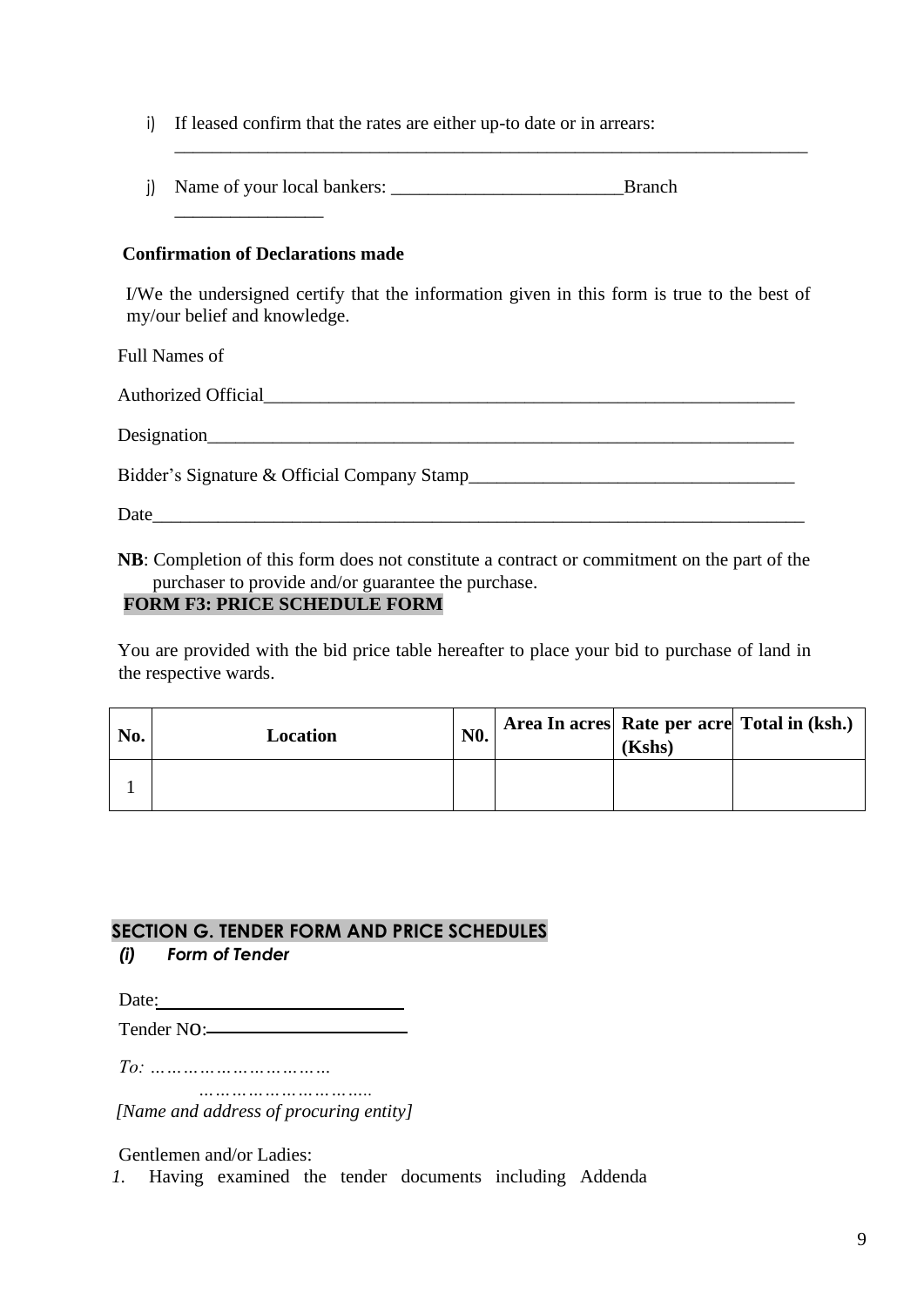Nos.…………………………….. *[Insert numbers],*

The receipt of which is hereby duly acknowledged, we, the undersigned, offer to supply and deliver*…………………………………………………*

*…………. [Description of services]* In conformity with the said tender documents for the sum of…………………………………............... *[Total tender amount in words and figures]*

2. We undertake, if our Tender is accepted, to provide the services in accordance with the services schedule specified in the Schedule of Requirements.

3. If our Tender is accepted, we will obtain the guarantee of a bank in a sum equivalent to 10 percent of the Contract Price for the due performance of the Contract, in the form prescribed by

………………………………………….(Procuring entity).

4. We agree to abide by this Tender for a period of. ……………[*number]* days from the date fixed for tender opening of the Instructions to tenderers, and it shall remain binding upon us and may be accepted at any time before the expiration of that period.

5. Until a formal Contract is prepared and executed, this Tender, together with your written acceptance thereof and your notification of award, shall constitute a binding Contract between us.

6. We understand that you are not bound to accept the lowest or any tender you may receive.

| Dated this | day of |                                  |
|------------|--------|----------------------------------|
|            |        | [Signature] [In the capacity of] |

Duly authorized to sign tender for and on behalf of

#### *(ii) CONFIDENTIAL BUSINESS QUESTIONNAIRE*

You are requested to give the particulars indicated in Part 1 and either Part 2 (a), 2(b) or 2(c) whichever applied to your type of business. You are advised that it is a serious offence to give false information on this form.

| UHN IVIIII.                                                    |  |
|----------------------------------------------------------------|--|
| <b>Part 1 General</b>                                          |  |
|                                                                |  |
|                                                                |  |
|                                                                |  |
| Postal address                                                 |  |
|                                                                |  |
|                                                                |  |
|                                                                |  |
| Maximum value of business which you can handle at any one time |  |
| Kshs.                                                          |  |
| Name of your bank                                              |  |
|                                                                |  |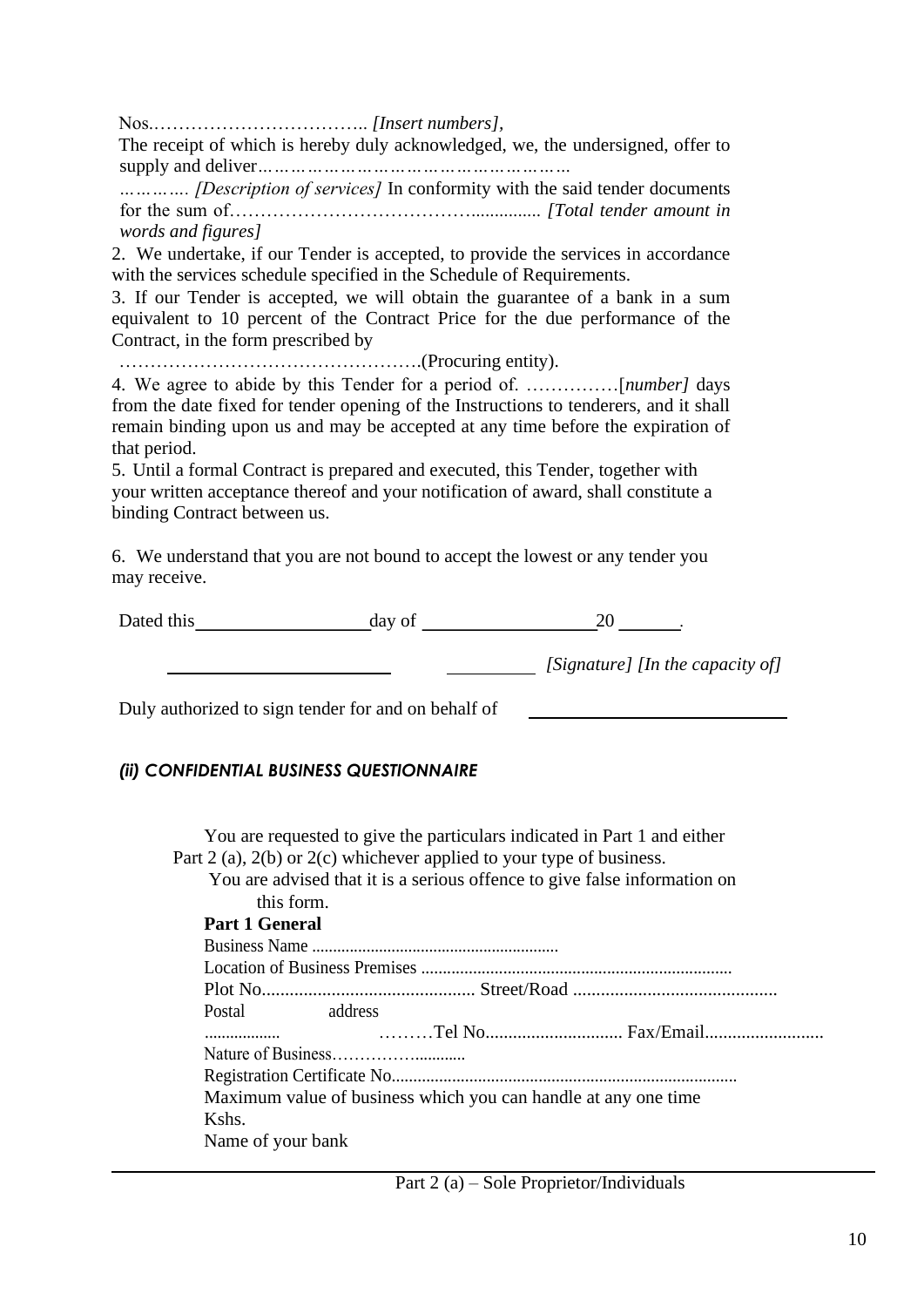|                   |                                                 | Part $2(b)$ – Partnership       |               |
|-------------------|-------------------------------------------------|---------------------------------|---------------|
|                   | Given details of partners as follows            |                                 |               |
| Name              |                                                 | Nationality Citizenship details | <b>Shares</b> |
|                   |                                                 |                                 |               |
|                   |                                                 |                                 |               |
|                   |                                                 |                                 |               |
| 1.1.1.1.1         |                                                 |                                 |               |
|                   |                                                 |                                 |               |
| .                 |                                                 |                                 |               |
|                   |                                                 |                                 |               |
|                   |                                                 |                                 |               |
|                   |                                                 |                                 |               |
|                   | Part 2 $(c)$ – Registered Company               |                                 |               |
| Private or Public |                                                 |                                 |               |
|                   | State the nominal and issued capital of company |                                 |               |
| Nominal Kshs.     |                                                 |                                 |               |
| Issued Kshs.      |                                                 |                                 |               |
|                   | Given details of all directors as follows       |                                 |               |
| Name              | Nationality                                     | Citizenship details             | <b>Shares</b> |
|                   |                                                 |                                 |               |
|                   |                                                 |                                 |               |